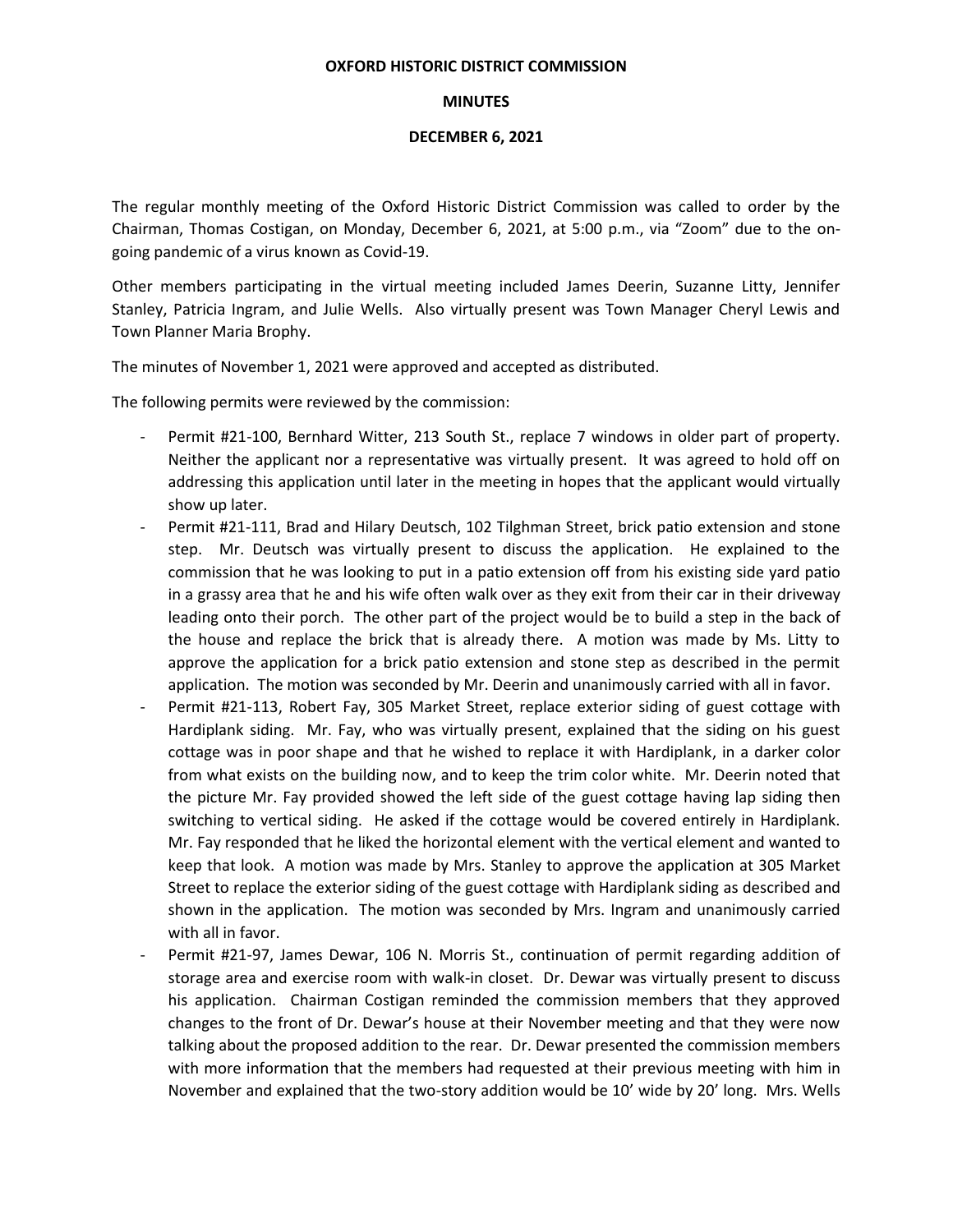asked how tall the addition would be. Dr. Dewar responded that his house was 30' tall and that the new addition would go up approximately 28'. Chairman Costigan asked what would happen to the bump-out in the back that has a sharply pitched roof. Dr. Dewar responded it would just be shifted a quarter turn to the right with the floor area remaining the same but the roof pitch going back towards the back of the property. Windows in the new addition would be double hung to match those already existing in the house. The siding would be the same and the roofing material would match the rest of the shingles on the house. A motion was made by Ms. Litty to approve the request to build an addition to the rear of the house per the plans. The motion was seconded by Mrs. Stanley and unanimously carried with all in favor.

- Permit #21-114, Jim Walls, 106 E. Strand, replace dilapidated shed in-kind in same location. Mr. Walls was virtually present and explained that the property at 106 E. Strand consisted of 3 condo units. Currently there is a shed on the property that is total disrepair. The plan is to remove that building and replace it with a new one,  $12' \times 20'$ , in the same location. It will be one shed with 3 doors so that each unit can have their own section of the building. No windows would be on the front façade, just on the sides and one in the back center of the building to be used for ventilation. Mrs. Wells asked which way the shed would face. Mr. Walls responded that he thought it would face the house but that had not yet been determined. Chairman Costigan responded that the commission would like to know that information. Mr. Walls noted that nothing would be seen from the street but that if one stood in the back and faced the shed, one would look at the long exposure that would house the doors and that the other long exposure would face the area in which the condo owners park their cars. The main condo building is light gray in color and the new shed would compliment that by also having a light, but slightly different color gray. A motion was made by Mr. Deerin to approve the application for 106 E. Strand, to remove the existing storage shed on the property and replace it was a new one as described and shown in the application and that Mr. Walls can just send a note to the town office when it has been decided which way the accessory building will be sited. The motion was seconded by many and unanimously approved with all in favor.
- Permit #20-42, Analipsi, LLC, 200 West Street, revision to relocate mechanical equipment related to increased solar system size and revision to permit #19-50A for an accessory structure to construct cedar shingle door panels and add plantings to screen mechanical equipment. Both the property owner and his architect, Christine Dayton, were virtually present to discuss the application. Ms. Dayton corrected the agenda listing by stating that the solar system size was not being increased and explained that the Tesla shut-off valve had to be relocated. Originally the Tesla company had said they would be installing their equipment on the north side of the accessory building but when they started installing it, they placed it on the south side instead. Concern had been raised within the town office with regards to visibility of the equipment but, as Ms. Dayton noted, it isn't at all visible and the work has already been done and completed. Mrs. Wells noted that it looked great and asked if anything would be happening on the northside of the building. Ms. Dayton responded that nothing would be done on the walls. Mr. Deerin made a motion to amend the original approval to allow for the Telsa equipment to be on the south side of the building instead of the north side. The motion was seconded by many and unanimously approved. Chairman Costigan went on to discuss the second portion of the revision pertaining to the revision to construct cedar shingle door panels to cover the indentation on the outside of the accessory building and asked Ms. Dayton if the HDC hadn't already approved that in the past. Ms. Dayton responded they had but the original application showed that the doors would be lattice and now the owner wants shingle doors similar to that of the garage doors that will look more like the side of the building. With regards to the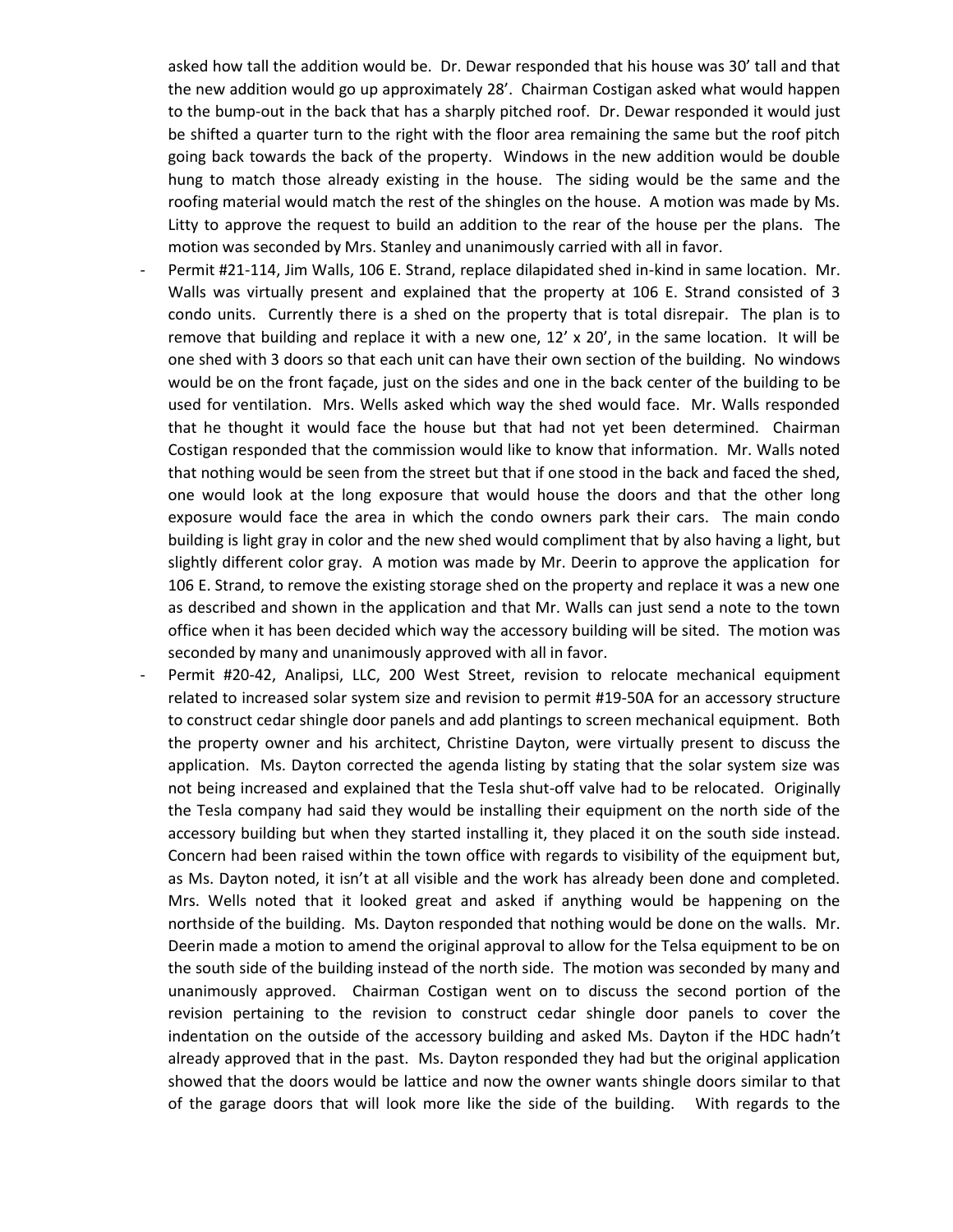mention of the plantings, Ms. Dayton noted that she wanted the HDC aware that the plantings would all be evergreens and that the mechanical equipment mentioned would be submitted as a separate permit. Ms. Litty made a motion to approve the revision to the application to construct cedar shingle door panels to the accessory building and add evergreen plantings. The motion was seconded by many and unanimously carried with all in favor.

- Permit #21-117, Mr. and Mrs. David Pelligrini, 221 S. Morris Street, change double hung windows to double unit with transoms of accessory studio and enlarge existing outdoor shed of studio. Residential designer Tim Kearns was virtually present to discuss the application. He explained that the owners were looking to add some additional daylight in the building along with removing an existing closest and absorbing an exterior tool shed in its place. This would increase the floor space to 12' x 16'. Additional clear story windows would be added that would be like the existing windows. It was noted that the windows would not be visible from the public way while the building itself was only partially visible from South Street. The overall shape of the building would remain the same. Ms. Litty noted that the front door of the studio could been seen from the street. Mr. Kearns responded that was true but that the front door would not change at all. A motion was made by Mrs. Stanley to approve the application to change a double hung window to a double hung unit with transoms in the accessory studio and to enlarge the existing outdoor shed of the studio as shown in the plans. The motion was seconded by Mr. Deerin and unanimously carried with all in favor.
- A consultation was held with Mr. Kearns with regards to the house at 203 N. Morris Street owned by David and Rose Donovan. The Donovans own a 1994 rancher that they are looking to renovate by taking the first floor master bedroom and second bedroom and turning that into an office and adding a new first floor master suite on the water side along with a second floor where there is none. The exterior of the building is presently brick and the owners would make a few changes to the windows along with painting the bricks. On the waterside, plans include a swimming pool with a pool house having an architecture that would be similar to the changes being proposed to the existing hose. Ms. Litty asked what color the house would be painted. Mr. Kearns responded that it would be an off white. Mr. Deerin asked if the pool house would be visible from Morris Street and what kind of roof it would have. Mr. Kearns responded that one would see the end wall of the pool house that the owners were looking into the building having a somewhat flat roof. He added that the addition of the second floor also has the image of a flat roof which Mr. Kearns felt was more sympathetic to a rancher and that the changes are intended to be more modern as he felt the houses flanking it were relatively modern. Mrs. Wells spoke stating that she did not think the flat roofing proposed matched the streetscape and could think of no other house on N. Morris Street that had anything like that. She added that she felt it was a dramatic change from what was there now and that it needed a gable or something more in keeping with what the other houses had around it. Ms. Litty agreed with Mrs. Wells. Mrs. Wells ended with saying she just wanted to see it blend in more with the streetscape. Mrs. Stanley stated that the garage wasn't pleasing to her eye and maybe the addition and garage needed to work better with one another. Chairman Costigan closed the discussion by stating that most of the members were having trouble with the plan and reminded Mr. Kearns that this was a very unique home. He added that he would like to see the second story camouflaged better by making it more a part of the original structure. This concluded the consultation.
- Permit #21-112, Sempervivum, LLC, 103 Mill St., alteration to second floor of existing building; enclosed storage space for residential use and alteration of exterior appearance. The permit was represented by architect Philip Logan who was virtually present. Mr. Logan explained the